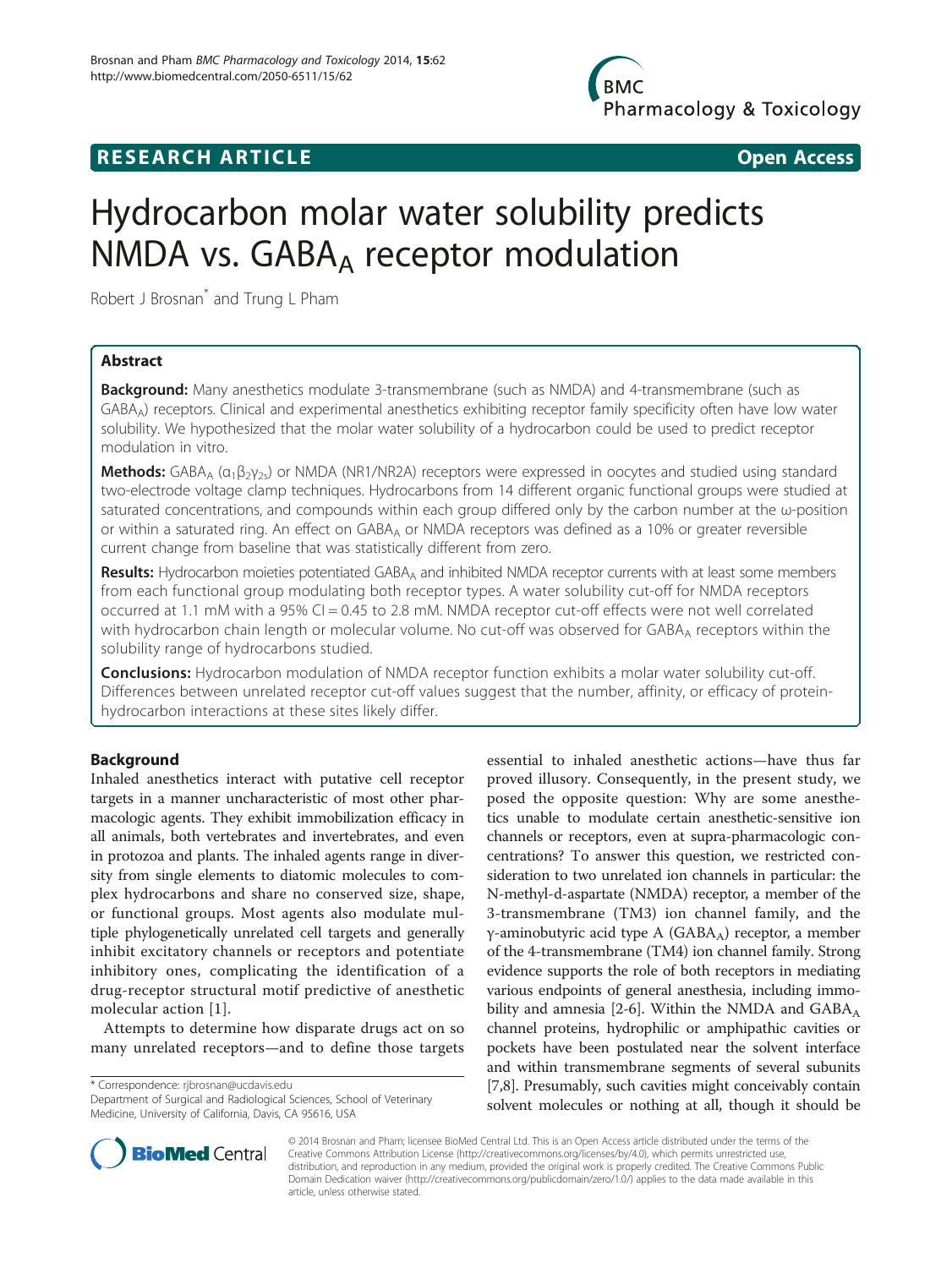thermodynamically less favorable to maintain a vacuum within a pocket that is sufficiently large and polar enough to accommodate water.

The binding affinity of water within each pocket on an ion channel can be expressed as a standard dissociation constant, and the ability of a drug to displace water and either completely or partially fill the pocket can be expressed as a standard equilibrium constant. Since structures of phylogenetically unrelated channels are different, the hydrophilicity of their respective pockets should not be conserved. Therefore, dissociation constants are expected to be different for water bound within pockets of different channels. Consequently, the minimum concentration of drug necessary to displace water within a pocket capable of inducing a functional conformational change should be different between unrelated channels. If the drug cannot reach a concentration within the aqueous phase sufficient to displace water within the protein modulatory pocket, then that drug should exert no pharmacologic effect on the channel, even when delivered at a saturated aqueous phase concentration. The physical property that defines this maximum (saturated) concentration of a drug in the aqueous phase is the molar water solubility.

The effects of a number of conventional (modern and historic) and experimental anesthetics on NMDA and  $GABA_A$  receptors have been studied previously. When plotted in order of their calculated molar water solubilities (Figure 1), there is an abrupt change in the ability of compounds to modulate NMDA receptors. Drugs with water solubility greater than about 1 mM all modulate NMDA and  $GABA_A$  currents when administered in sufficiently large concentrations. However, drugs with lower molar water solubility modulate only  $GABA_A$  or neither receptor type. These data suggest that molar water

solubility may predict an NMDA receptor cut-off effect at values less than 1 mM and are consistent with nonspecific interactions in which water displaced from modulatory pockets on the NMDA receptor contribute, at least in part, to molecular mechanisms of action. Compounds unable to reach approximately 1 mM aqueous concentration may thus be unable to competitively displace water within any of the NMDA critical modulatory sites.

We hypothesized that hydrocarbon molar water solubility below this critical cut-off value is associated with loss of NMDA receptor modulation, but not  $GABA_A$ receptor modulation. As tests agents, we considered 14 different series of normal hydrocarbon chains or rings, where molecules within each series differed only by the length of the  $Ω$  chain or substitutent alkyl groups (Table [1\)](#page-2-0). Because different functional groups differ in hydrophilicity, the length and volume of the hydrocarbon chain needed to achieve a given molar water solubility will likewise differ. Thus, if the hypothesis is correct, then observed cut-off responses should correlate with hydrocarbon molar water solubility rather than hydrocarbon size.

Although generally advocated to study anesthetic effects at clinically-relevant concentrations, we proposed to test this hypothesis at saturated aqueous drug concentrations for 3 reasons. First, because an aqueous binding site is postulated, it is important to study drug effects at an interfacial concentration that can be directly related to a bulk aqueous concentration. However, anesthetics do not distribute equally through the lipid bilayer. Halothane shows a preference for the phospholipid headgroup interface [[27\]](#page-11-0). Xenon atoms prefer regions at the lipid-water interface and the central region of the bilayer [[28](#page-11-0)]. The anesthetics cyclopropane, nitrous oxide, desflurane, isoflurane, and 1,1,2-trifluoroethane all preferentially

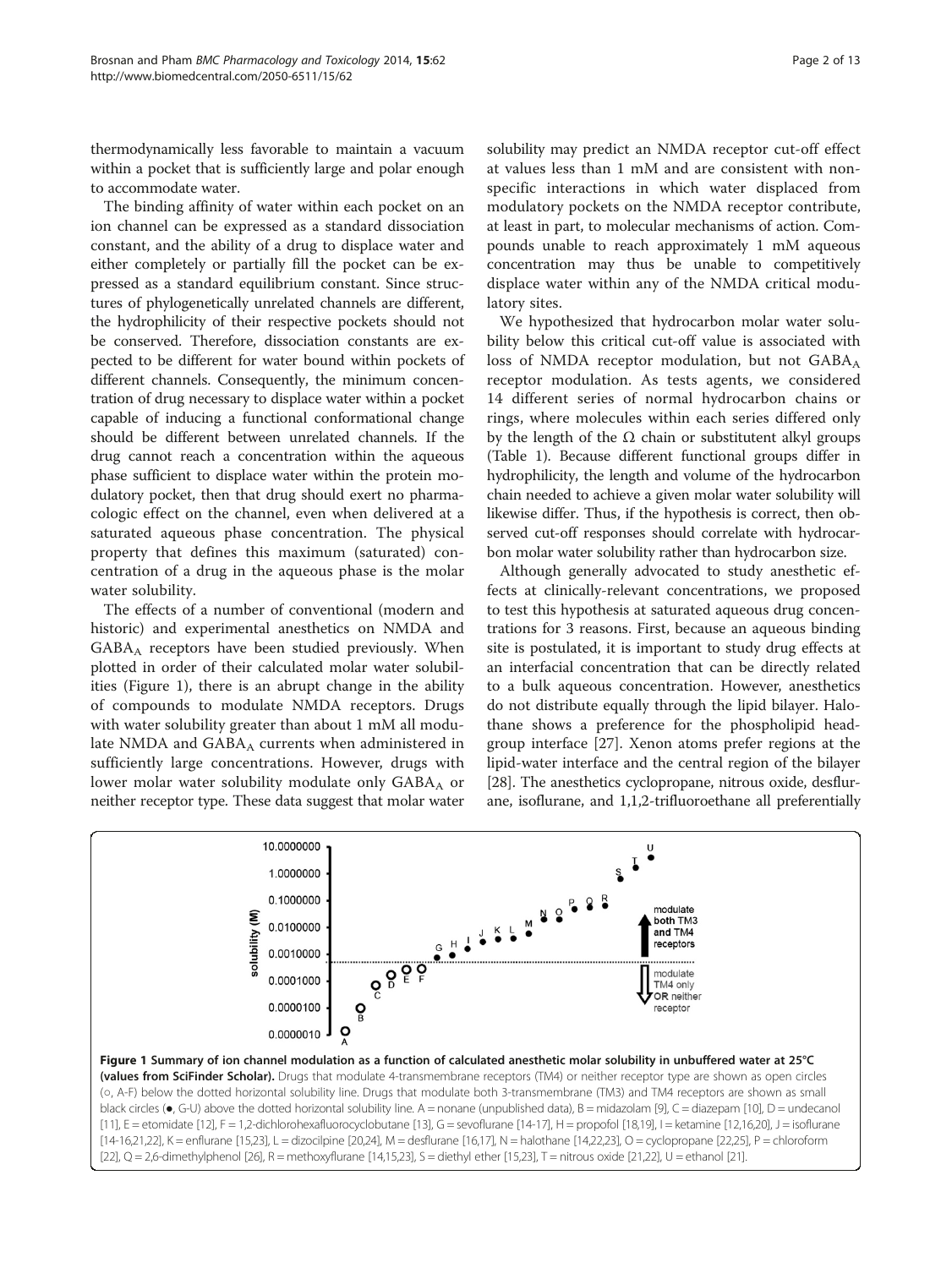| Compound            | CAS#           | MW (amu)      | $P_{vap}$ (mmHg)                            | Solubility (M)       |                | Carbon $(\#)$ Volume $(\AA^3)$ | Source        | Purity (%) |
|---------------------|----------------|---------------|---------------------------------------------|----------------------|----------------|--------------------------------|---------------|------------|
| Alcohols            |                |               |                                             |                      |                |                                |               |            |
| 1-decanol           | 112-30-1       | 158.28        | $1.48 \times 10^{-2}$                       | $6.5 \times 10^{-4}$ | 10             | 317                            | Aldrich       | >99        |
| 1-undecanol         | 112-42-5       |               | $5.10 \times 10^{-3}$                       | $1.7 \times 10^{-4}$ | 11             | 344                            | Acros         | 98         |
| 1-dodecanol         | 112-53-8       | 172.31 186.33 | $2.09 \times 10^{-3}$                       | $4.1 \times 10^{-5}$ | 12             | 372                            | TCI           | 99         |
| Alkanes             |                |               |                                             |                      |                |                                |               |            |
| butane              | 106-97-8       | 58.12         | $1.92 \times 10^{3}$                        | $1.4 \times 10^{-3}$ | $\overline{4}$ | 156                            | Matheson      | 99.99      |
| pentane             | 109-66-0       | 72.15         | $5.27 \times 10^{2}$                        | $4.3 \times 10^{-4}$ | 5              | 184                            |               | >99        |
| hexane              | 110-54-3       | 86.18         | $1.51 \times 10^{2}$                        | $1.2 \times 10^{-4}$ | 6              | 211                            | Aldrich Acros | >99        |
| Aldehydes           |                |               |                                             |                      |                |                                |               |            |
| octanal             | 124-13-0       | 128.21        | $2.07 \times 10^{0}$                        | $5.4 \times 10^{-3}$ | 8              | 262                            | Aldrich       | 99         |
| nonanal             | 124-19-6       | 142.24        | $5.32 \times 10^{-7}$                       | $2.3 \times 10^{-3}$ | 9              | 289                            | Aldrich       | 95         |
| decanal             | $112 - 31 - 2$ | 156.27        | $\mathbf{1}$                                | $9.8 \times 10^{-4}$ | 10             | 316                            | Aldrich       | 98         |
| undecanal           | 112-44-7       | 170.29        | $2.07 \times 10^{-1}$ 8.32 $\times 10^{-2}$ | $4.2 \times 10^{-4}$ | 11             | 344                            | Aldrich       | 97         |
| Alkenes             |                |               |                                             |                      |                |                                |               |            |
| 1-pentene           | 109-67-1       | 70.13         | $6.37 \times 10^{2}$                        | $1.4 \times 10^{-3}$ | 5              | 176                            | Aldrich       | 99         |
| 1-hexene            | 592-41-6       | 84.16         | $1.88 \times 10^{2}$                        | $4.2 \times 10^{-4}$ | 6              | 203                            | Aldrich       | >99        |
| Alkynes             |                |               |                                             |                      |                |                                |               |            |
| 1-hexyne            | 693-02-7       | 82.14         | $1.35 \times 10^{2}$                        | $2.9 \times 10^{-3}$ | 6              | 184                            | Aldrich       | 97         |
| 1-heptyne           | 628-71-7       | 96.17         | $4.35 \times 10^{1}$                        | $6.6 \times 10^{-4}$ | 7              | 212                            | Acros         | 99         |
| 1-octyne            | 629-05-0       | 110.2         | $1.44 \times 10^{1}$                        | $1.9 \times 10^{-4}$ | 8              | 239                            | Acros         | 99         |
| Amines              |                |               |                                             |                      |                |                                |               |            |
| 1-octadecanamine    | 124-30-1       | 269.51        | $4.88 \times 10^{-5}$                       | $1.3 \times 10^{-3}$ | 18             | 546                            | <b>TCI</b>    | 97         |
| 1-eicosanamine      | 10525-37-8     | 297.56        | $8.96 \times 10^{-6}$                       | $2.7 \times 10^{-4}$ | 20             | 601                            | Rambus        | 95         |
| Benzenes            |                |               |                                             |                      |                |                                |               |            |
| 1,3-dimethylbenzene | 108-38-3       | 106.17        | $7.61 \times 10^{0}$                        | $1.2 \times 10^{-3}$ | 8              | 202                            | Aldrich       | >99        |
| 1,3-diethylbenzene  | 141-93-5       | 134.22        | $1.15 \times 10^{0}$                        | $6.6 \times 10^{-5}$ | 10             | 257                            | Fluka         | >99        |
| Cycloalkanes        |                |               |                                             |                      |                |                                |               |            |
| cyclopentane        | 287-92-3       | 70.13         | $3.14 \times 10^{2}$                        | $3.3 \times 10^{-3}$ | 5              | 147                            | Aldrich       | >99        |
| cyclohexane         | 110-82-7       | 84.16         | $9.37 \times 10^{1}$                        | $1.0 \times 10^{-3}$ | 6              | 176                            | Aldrich       | >99.7      |
| Ethers              |                |               |                                             |                      |                |                                |               |            |
| dibutylether        | 142-96-1       | 130.23        | $7.10 \times 10^{0}$                        | $1.6 \times 10^{-2}$ | $\,8\,$        | 277                            | Aldrich       | 99.3       |
| dipentylether       | 693-65-2       |               | $1.00 \times 10^{0}$                        | $3.0 \times 10^{-3}$ | 10             | 331                            | Fluka         | >98.5      |
| dihexylether        | 112-58-3       | 158.28 186.33 | $1.48 \times 10^{-1}$                       | $5.8 \times 10^{-4}$ | 12             | 386                            | Aldrich       | 97         |
| Esters              |                |               |                                             |                      |                |                                |               |            |
| ethyl heptanoate    | 106-30-9       | 158.24        | $6.02 \times 10^{-1}$                       | $5.4 \times 10^{-3}$ | 9              | 299                            | MP Bio        | 99         |
| ethyl octanoate     | $106 - 32 - 1$ |               | $2.24 \times 10^{-1}$                       | $2.1 \times 10^{-3}$ | 10             | 327                            | Aldrich       | >99        |
| ethyl decanoate     | 110-38-3       | 172.26 200.32 | $3.39 \times 10^{-2}$                       | $4.4 \times 10^{-4}$ | 12             | 381                            | TCI           | 98         |
| Haloalkanes         |                |               |                                             |                      |                |                                |               |            |
| 1-fluoropentane     | 592-50-7       | 90.14         | $1.84 \times 10^{2}$                        | $3.9 \times 10^{-3}$ | 5              | 193                            | Aldrich       | 98         |
| 1-fluorohexane      | 373-14-8       | 104.17        | $6.06 \times 10^{1}$                        | $1.2 \times 10^{-3}$ | 6              | 220                            | Acros         | >99        |
| 1-fluoroctane       | 463-11-6       | 132.22        | $7.09 \times 10^{0}$                        | $1.3 \times 10^{-4}$ | 8              | 275                            | Aldrich       | 98         |

<span id="page-2-0"></span>Table 1 Source, purity and physical properties of study compounds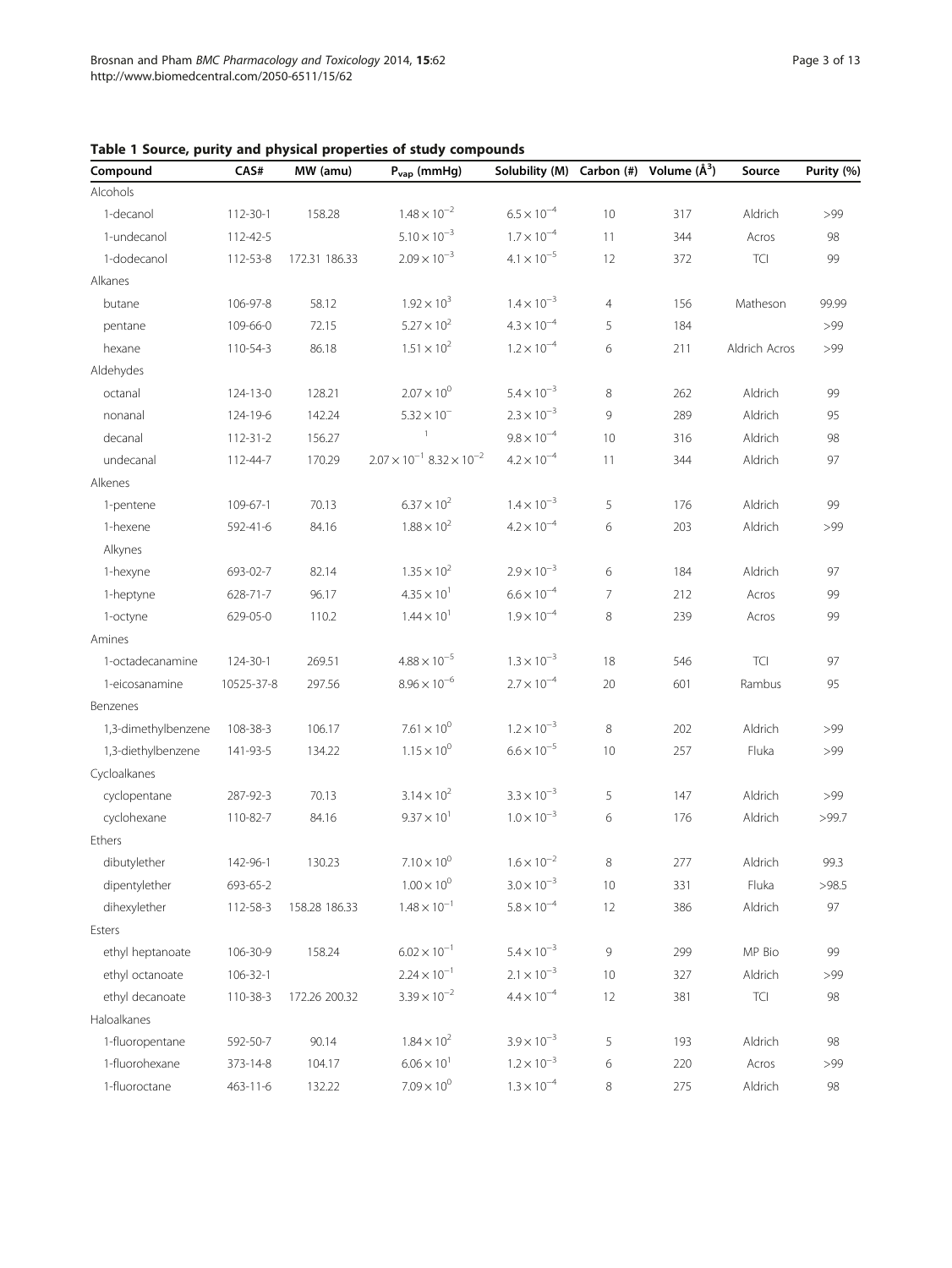| Page 4 of 13 |  |  |  |
|--------------|--|--|--|
|--------------|--|--|--|

| Ketones              |                |               |                       |                      |    |     |            |     |
|----------------------|----------------|---------------|-----------------------|----------------------|----|-----|------------|-----|
| 2-decanone           | 693-54-9       | 156.27        | $2.48 \times 10^{-1}$ | $3.2 \times 10^{-3}$ | 10 | 316 | <b>TCI</b> | >99 |
| 2-undecanone         | $112 - 12 - 9$ |               | $9.78 \times 10^{-2}$ | $1.4 \times 10^{-3}$ | 11 | 343 | Acros      | 98  |
| 2-dodecanone         | 6175-49-1      | 170.29 184.32 | $3.96 \times 10^{-2}$ | $5.8 \times 10^{-4}$ | 12 | 371 | <b>TCI</b> | 95  |
| Sulfides             |                |               |                       |                      |    |     |            |     |
| 1-(ethylthio)-hexane | 7309-44-6      | 146.29        | $8.16 \times 10^{-1}$ | $2.8 \times 10^{-3}$ | 8  | 289 | Pfaltz     | 97  |
| 1-(ethylthio)-octane | 3698-94-0      | 174.35        | $1.08 \times 10^{-1}$ | $5.0 \times 10^{-4}$ | 10 | 344 | Pfaltz     | 97  |
| Thiols               |                |               |                       |                      |    |     |            |     |
| 1-pentanethiol       | 110-66-7       | 104.21        | $1.42 \times 10^{1}$  | $1.5 \times 10^{-3}$ | 5  | 207 | Aldrich    | 98  |
| 1-hexanethiol        | $111 - 31 - 9$ | 118.24        | $4.50 \times 10^{0}$  | $5.1 \times 10^{-4}$ | 6  | 235 | <b>TCI</b> | 96  |

Table 1 Source, purity and physical properties of study compounds (Continued)

Chemical Abstracts Service number (CAS#), molecular weight (MW), vapor pressure at 25°C (P<sub>vap</sub>), molar solubility in pure water at pH = 7, and molecular volume are calculated estimates (rather than measured values) referenced by SciFinder Scholar.

concentrate at the interface between water and hexane, [[29](#page-11-0)] but the nonimmobilizer perfluoroethane does not exhibit a hydrophilic-hydrophobic interfacial maxima [[29](#page-11-0)]. Nonetheless, even without knowing the membrane distribution profile of an anesthetic, the interfacial concentration can be assumed maximal at a saturating aqueous phase concentration at equilibrium; thus drug responses are compared at their respective relative maximum interfacial concentrations.

Second, different anesthetic endpoints are achieved at different drug concentrations. Thus, a drug could exhibit relative receptor specificity; that is to say, a drug may act preferentially at one receptor to achieve one endpoint such as amnesia—but act on additional receptors when administered at higher concentrations to achieve other endpoints—such as immobility. Failure to modulate a receptor when a drug is delivered at a saturated concentration implies a null receptor response at lower drug concentrations and for any therapeutic endpoint.

Third, the drug concentrations that produce different anesthetic endpoints—amnesia, unconsciousness and immobility—are unknown for many experimental compounds. Some anesthetic endpoints may not even be achievable with some compounds, such as the nonimmobilizers. Absolute receptor specificity means that there is also relative specificity for any drug effect produced. Accordingly, comparisons of receptor effects using saturated concentrations *in vitro* are not prepositioned upon knowledge of in vivo drug anesthetic effects.

Hence, this study aimed to test whether NMDA versus GABAA receptor modulation was correlated with calculated molar water solubility "cut-off" values for diverse series of hydrocarbon functional groups.

## Methods

#### Oocyte collection and receptor expression

An ovary from tricaine-anesthetized Xenopus laevis frogs was surgically removed using a protocol approved by the

Institutional Animal Care and Use Committee at the University of California, Davis (Protocol #12030). Following manual disruption of the ovarian lobule septae, the ovary was incubated in 0.2% Type I collagenase (Worthington Biochemical, Lakewood, NJ) to defolliculate oocytes which were washed and stored in fresh and filtered modified Barth's solution composed of 88 mM NaCl, 1 mM KCl, 2.4 mM NaHCO $_3$ , 20 mM HEPES, 0.82 mM MgSO<sub>4</sub>, 0.33 mM Ca(NO<sub>3</sub>)<sub>2</sub>, 0.41 mM CaCl<sub>2</sub>, 5 mM sodium pyruvate, gentamycin, penicillin, streptomycin, and corrected to pH = 7.4. All salts and antibiotics were A.C.S. grade (Fisher Scientific, Pittsburgh, PA).

Clones used were provided as a gift from Dr. R.A. Harris (University of Texas, Austin) and were sequenced and compared to references in the National Center for Biotechnology Information database to confirm the identity of each gene. GABA<sub>A</sub> receptors were expressed using clones for the human GABA<sub>A</sub>  $α1$  and the rat GABA<sub>A</sub>  $β2$  and  $γ2s$ subunits in pCIS-II vectors. Approximately 0.25-1 ng total plasmid mixture containing either  $α_1$ ,  $β_2$ , or  $γ_2$  genes in a respective ratio of 1:1:10 was injected intranuclearly through the oocyte animal pole and studied 2–4 days later. These plasmid ratios ensured incorporation of the γ subunit into expressed receptors, as confirmed via receptor potentiation to 10 μM chlordiazepoxide or insensitivity to 10 μM zinc chloride during co-application with GABA. In separate oocytes, glutamate receptors were expressed using rat NMDA NR1 clones in a pCDNA3 vector and rat NMDA NR2A clones in a Bluescript vector. RNA encoding each subunit, prepared using a commercial transcription kit (T7 mMessage mMachine, Ambion, Austin, TX), was mixed in a 1:1 ratio, and 1–10 ng of total RNA was injected into oocytes and studied 1–2 days later. Oocytes injected with similar volumes of water served as controls.

#### $GABA_A$  receptor electrophysiology studies

Oocytes were studied in a 250 μL linear-flow perfusion chamber with solutions administered by syringe pump at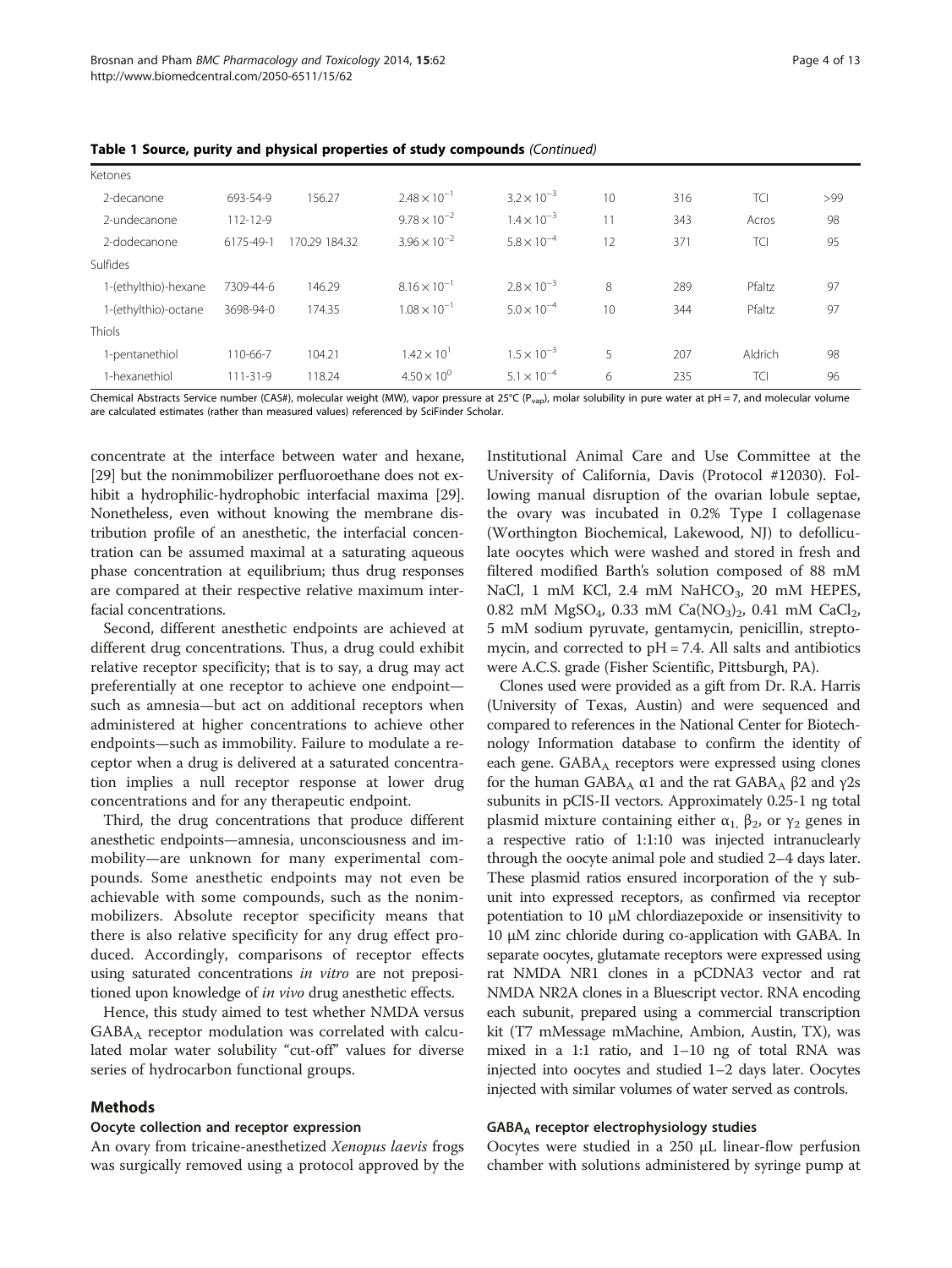1.5 ml/min with gastight glass syringes and Teflon tubing. Oocyte  $GABA_A$  currents were studied using standard two-electrode voltage clamping techniques at a holding potential of -80 mV using a 250 μL channel linear-flow perfusion chamber with solutions administered by syringe pump at 1.5 mL/min.

Frog Ringer's (FR) solution composed of 115 mM NaCl,  $2.5$  mM KCl,  $1.8$  mM CaCl<sub>2</sub>, and  $10$  mM HEPES prepared in 18.2 MΩ H<sub>2</sub>O and filtered and adjusted to pH = 7.4 was used to perfuse oocytes. Agonist solutions also contained 20-to-40  $\mu$ M, equal to an EC<sub>10-20</sub>, of 4aminobutanoic acid (FR-GABA) [[30](#page-11-0)-[32](#page-12-0)]. After FR perfusion for 5 min, oocytes were exposed to 30 sec FR-GABA followed by another 5 min FR washout; this was repeated until stable  $GABA_A$ -elicited peaks were obtained. Next, FR containing a saturated solution of the study drug (Table [1\)](#page-2-0)—or for gaseous study compounds a vapor pressure equal to 90% of barometric pressure with balance oxygen—was used to perfuse the oocyte chamber for 2 min followed by perfusion with a FR-GABA solution containing the identical drug concentration for 30 sec. FR was next perfused for 5 min to allow drug washout, and oocytes were finally perfused with FR-GABA for 30 sec to confirm return of currents to within 10% of the initial baseline response.

#### NMDA receptor electrophysiology studies

Methods for measurement of whole-cell NMDA receptor currents have been described [[33](#page-12-0),[34](#page-12-0)]. Briefly, baseline perfusion solutions were the same as for  $GABA_A$  with the substitution of equimolar  $BaCl<sub>2</sub>$  for calcium salts and the addition of 0.1 mM EGTA; this constituted barium frog Ringer's solution (BaFR). Agonist solutions for NMDA studies also contained 0.1 mM glutamate (E) and 0.01 mM glycine (G) to constitute a BaFREG solution that produced a NMDA receptor current  $\geq$  EC<sub>99</sub>.

The syringe pump and perfusion chamber apparatus as well as the clamp holding potential and baseline-agonist exposure protocols were identical to that described for the GABAA studies. The same test compounds, concentrations, and preparative methods were used in NMDA voltage clamp studies as in the  $GABA_A$  voltage clamp studies (Table [1](#page-2-0)).

## Response calculations and data analysis

Modulating drug responses were calculated as the percent of the control (baseline) peak as follows:  $100 \cdot \frac{I_D}{I_B}$ , where  $I_D$  and  $I_B$  were the peak currents measured during agonist + drug and agonist baseline perfusions, respectively. When present, direct receptor activation by a drug was similarly calculated as a percent of the agonist response. Average current responses for each drug and channel were described by mean ± SD. A lack of receptor response (cut-off) was defined as a  $<10\%$  change from baseline current that was statistically indistinguishable from zero using a two-tailed Student t-test. Hence, drug responses ≥110% of the baseline peak showed potentiation of receptor function, and drug responses ≤90% of the baseline peak showed inhibition of receptor function.

The  $log_{10}$  of the calculated solubility ( $log_{10}S$ ) for compounds immediately below and above the cut-off for each hydrocarbon functional group were used to determine the receptor cut-off. For each hydrocarbon, there was a "grey area" of indeterminate solubility effect (Figure [2](#page-5-0)) between sequentially increasing hydrocarbon chain lengths. Mean solubility cut-offs were calculated as the average  $log_{10}S$  for the least soluble compound that modulated receptor function and the most soluble neighboring compound for which no effect was observed. From this result, a 95% confidence interval for  $log_{10}S$  was calculated for receptor solubility cut-offs.

## Results

Hydrocarbon effects on NMDA and  $GABA_A$  receptors are summarized in Table [2,](#page-6-0) and sample recordings are presented in Figure [2](#page-5-0). All of the compounds tested positively modulated  $GABA_A$  receptor function, and a few of the 5-to-6 carbon compounds caused mild direct  $GABA_A$ receptor activation, particularly the 1-fluoroalkanes and thiols. Mild direct receptor activation also occurred with dibutylether. With the exception of the aldehydes, alkynes, and cycloalkanes,  $GABA_A$  receptor inhibition tended to decrease with increasing hydrocarbon chain length. No water solubility cut-off effect was observed for  $GABA_A$  receptors for the compounds tested.

In contrast, NMDA receptors currents were decreased by the shorter hydrocarbons within each functional group (Table [1\)](#page-2-0), but lengthening the hydrocarbon chain eventually produced a null response—a cut-off effect. No direct hydrocarbon effects on NMDA receptor function were detected in the absence of glutamate and glycine agonist.

The cut-off effect for NMDA receptor current modulation was associated with a hydrocarbon water solubility of 1.1 mM with a 95% confidence interval between 0.45 mM and 2.8 mM (Figure [3](#page-7-0)). More soluble hydrocarbons consistently inhibited NMDA receptor currents when applied at saturated aqueous concentrations, and hydrocarbons below this range had no appreciable effect on NMDA receptor function. Moveover, during the course of the study, water solubility was sufficiently predictive of an NMDA receptor cut-off so as to require identify and testing of only single pair of compounds bracketing this critical solubility value, as occurred with the alkenes, amines, cyclic hydrocarbons, and sulfurcontaining compounds.

Increasing hydrocarbon chain length decreases water solubility, but also increases molecular size. However,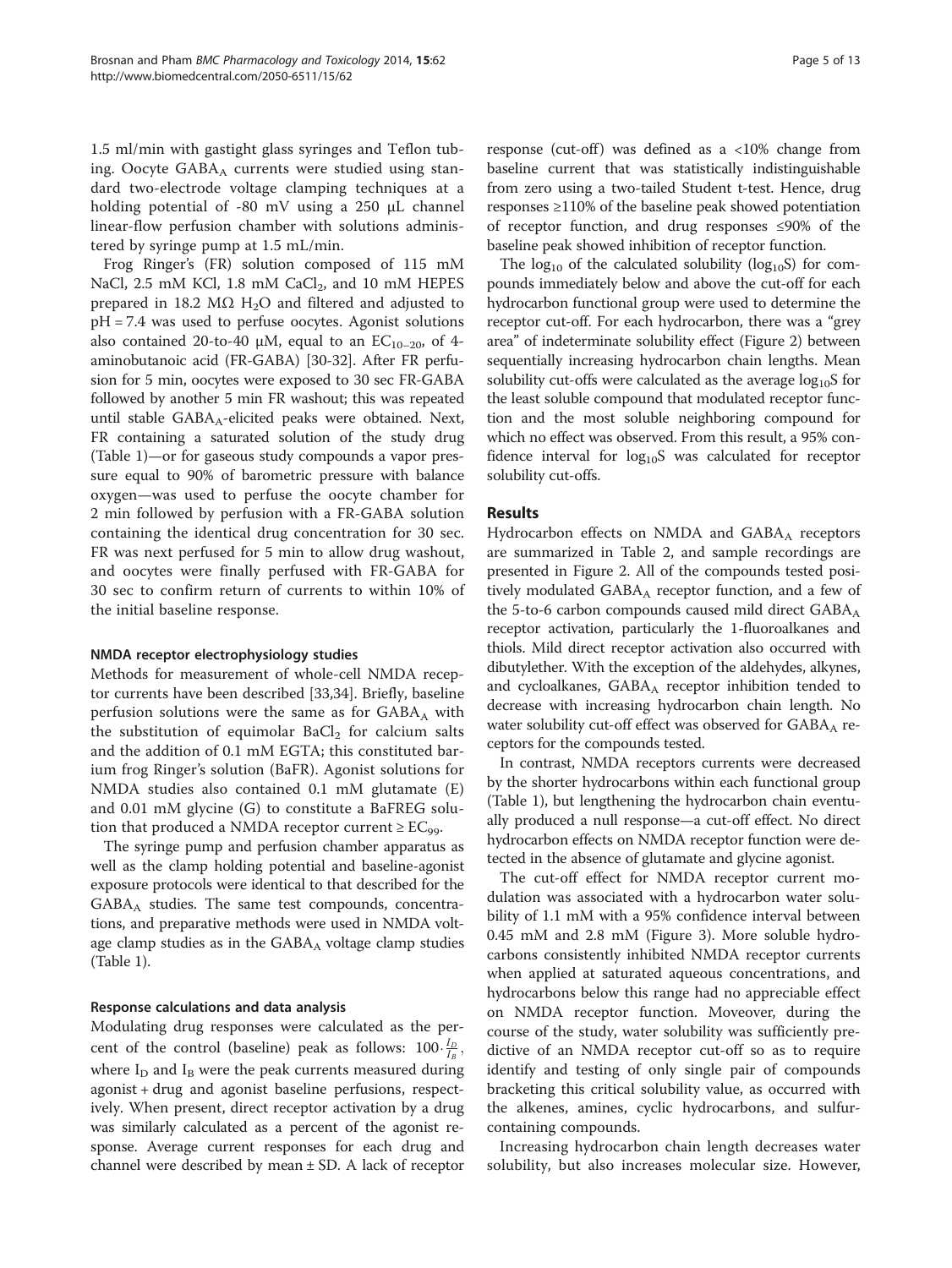<span id="page-5-0"></span>

when graphed as a function of either carbon number (Figure [4](#page-8-0)) or molecular volume (Figure [5\)](#page-8-0), the observed NMDA receptor cut-off effects show no consistent pattern. For example, the n-alkanes, 1-alkenes, and 1-alkynes show progressive lengthening of the hydrocarbon chain cut-off, presumably as a result of the increasing aqueous solubility conferred by the double and triple carbon bonds, respectively. There was also tremendous variation in molecular size of compounds exhibiting NMDA receptor cut-off. Alkanes exhibited NMDA receptor cut-off between butane and pentane, respectively 4 and 5 carbons in length, whereas the primary amines exhibited cut-off between 1-octadecanamine and 1-eicosanamine, respectively 18 and 20 carbons in length. As expected, the molecular volume of these compounds associated with NMDA receptor cut-off is also quite different, with the primary amine being over 3 times larger than the alkane.

## **Discussion**

NMDA receptor modulation is associated with an approximate 1.1 mM water solubility cut-off (Figure [3\)](#page-7-0). In contrast,  $GABA_A$  receptors potentiated all study compounds; this may be because a GABA<sub>A</sub> cut-off occurs at a lower water solubility value. Sequentially increasing hydrocarbon length to find a receptor cut-off effect potentially introduces confounding factors of carbon number and molecular volume that could in turn be responsible for the cut-off effect [\[35](#page-12-0)-[38](#page-12-0)]. However, an aggregate comparison of cut-off values for all hydrocarbon groups as a function of carbon number (Figure [4\)](#page-8-0) or molecular volume (Figure [5\)](#page-8-0) shows no discernible pattern, suggesting that these physical properties are unlikely the primary limiting factors for drug-receptor modulation.

The correlation between molar water solubility and the NMDA receptor cut-off suggests hydrocarbons compete with water for amphipathic binding pockets within anesthetic-sensitive ion channels. Most inhaled anesthetics exhibit low-affinity binding on receptors as evidenced by generally large median effective concentrations for anesthesia—in the 230–290 μM range for isoflurane and halothane [\[39\]](#page-12-0)—as compared to agents that exert narcotic effects via a singular or primary molecular targets. These specific interactions—exemplified by ketamine antagonism of NMDA receptors [[12](#page-11-0)], etomidate agonism of GABA<sub>A</sub> receptors [[40](#page-12-0)], dexmedetomidine agonism of  $\alpha_2$ -adrenoreceptors [\[41\]](#page-12-0), and morphine agonism of  $μ$ -opioid receptors [\[42\]](#page-12-0)—typically require only a few μM or less of drug and are consistent with high affinity interactions to resulting in induced fit binding. Instead, volatile anesthetics likely bind to pre-existing pockets and surfaces on or within the protein [\[43\]](#page-12-0). Amphipathic pockets likely contain water molecules; when these are displaced by amphipathic drugs, fewer strong hydrophilic interactions and more hydrophobic interactions are possible with amino acid side chains in the cavity. We propose such nonspecific binding causes a change in pocket shape and, in consequence, the larger three-dimensional protein structure that affects channel gating or conductance.

Hydrocarbons act as hydrogen bond donors—or in the case of electrophiles, as hydrogen bond acceptors—with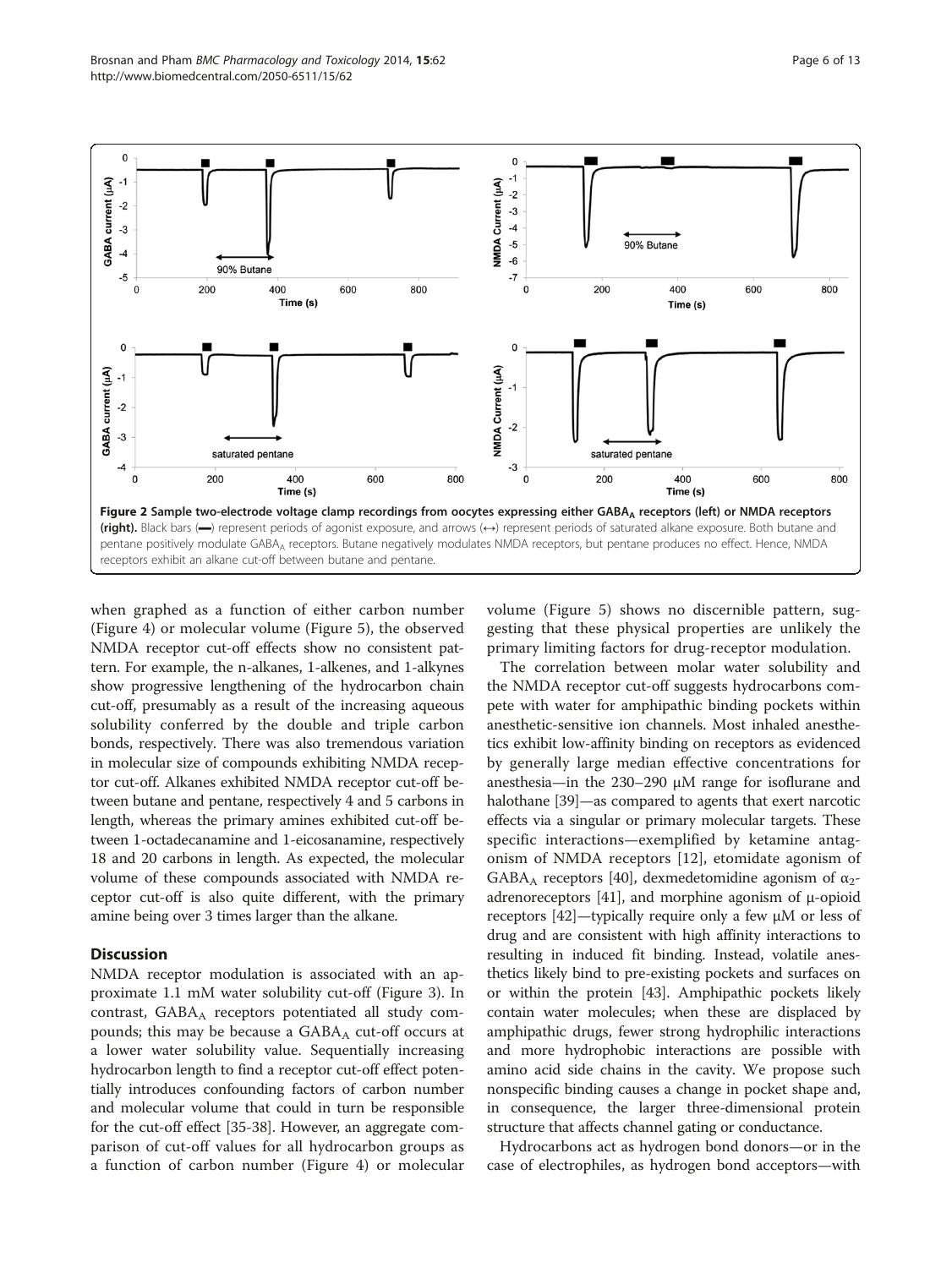| Compound            |                 | <b>NMDA</b>      |                          | $GABA_A$        |                  |                 |  |
|---------------------|-----------------|------------------|--------------------------|-----------------|------------------|-----------------|--|
|                     | % Direct effect | % Agonist effect | Drug response            | % Direct effect | % Agonist effect | Drug response   |  |
| Alcohols            |                 |                  |                          |                 |                  |                 |  |
| 1-decanol           | None            | $70 \pm 3$       | ÷,                       | None            | $386 \pm 20$     | $+$             |  |
| 1-undecanol         | None            | $101 \pm 2$      | $\mathbf{0}$             | None            | $181 \pm 13$     | $^{+}$          |  |
| 1-dodecanol         | None            | $98 \pm 1$       | 0                        | None            | $177 \pm 4$      | $^{+}$          |  |
| Alkanes             |                 |                  |                          |                 |                  |                 |  |
| butane              | None            | 7 ± 2            | ÷,                       | None            | $623 \pm 68$     | $\! + \!\!\!\!$ |  |
| pentane             | None            | $94 \pm 3$       | $\mathbf{0}$             | None            | $321 \pm 10$     | $^{+}$          |  |
| hexane              | None            | $100 \pm 1$      | $\mathbf 0$              | None            | $129 \pm 5$      | $^{+}$          |  |
| Aldehydes           |                 |                  |                          |                 |                  |                 |  |
| octanal             | None            | $71 \pm 3$       | $\overline{\phantom{a}}$ | $6 \pm 3$       | $357 \pm 20$     | $^{+}$          |  |
| nonanal             | None            | $104 \pm 2$      | 0                        | None            | $219 \pm 29$     | $^+$            |  |
| decanal             | None            | $97 \pm 3$       | $\mathbf{0}$             | None            | $159 \pm 5$      | $^{+}$          |  |
| undecanal           | None            | $97 \pm 8$       | $\mathbf 0$              | None            | $299 \pm 29$     | $^{+}$          |  |
| Alkenes             |                 |                  |                          |                 |                  |                 |  |
| 1-pentene           | None            | $69 \pm 1$       | $\overline{\phantom{a}}$ | $2 \pm 3$       | $453 \pm 38$     | $\! + \!\!\!\!$ |  |
| 1-hexene            | None            | $97 \pm 0$       | $\mathbf 0$              | None            | $132 \pm 2$      | $\! + \!\!\!\!$ |  |
| Alkynes             |                 |                  |                          |                 |                  |                 |  |
| 1-hexyne            | None            | $41 \pm 6$       |                          | $5 \pm 2$       | $418 \pm 21$     | $^{+}$          |  |
| 1-heptyne           | None            | $68 \pm 10$      |                          | None            | $172 \pm 8$      | $^{+}$          |  |
| 1-octyne            | None            | $96 \pm 2$       | 0                        | None            | $259 \pm 11$     | $^{+}$          |  |
| Amines              |                 |                  |                          |                 |                  |                 |  |
| 1-octadecanamine    | None            | $73 \pm 4$       | $\overline{a}$           | None            | $146 \pm 5$      | $^{+}$          |  |
| 1-eicosanamine      | None            | $108 \pm 1$      | $\mathbf 0$              | None            | $166 \pm 7$      | $+$             |  |
| Benzenes            |                 |                  |                          |                 |                  |                 |  |
| 1,3-dimethylbenzene | None            | $58 \pm 3$       | $\overline{\phantom{a}}$ | None            | $366 \pm 21$     | $\! + \!\!\!\!$ |  |
| 1,3-diethylbenzene  | None            | $101 \pm 2$      | $\mathbf 0$              | None            | $305 \pm 24$     | $\! + \!\!\!\!$ |  |
| Cycloalkanes        |                 |                  |                          |                 |                  |                 |  |
| cyclopentane        | None            | $83 \pm 2$       | $\overline{\phantom{a}}$ | 3 ± 2           | $196 \pm 11$     | $^{+}$          |  |
| cyclohexane         | None            | $101 \pm 2$      | 0                        | None            | $421 \pm 17$     | $^{+}$          |  |
| Ethers              |                 |                  |                          |                 |                  |                 |  |
| dibutylether        | None            | $59\pm4$         | $\overline{\phantom{a}}$ | $14 \pm 13$     | $347 \pm 33$     | $^+$            |  |
| dipentylether       | None            | $97\pm2$         | $\mathbf 0$              | None            | $211\pm9$        | $\! + \!$       |  |
| dihexylether        | None            | $112 \pm 4$      | $\mathbf 0$              | None            | $113 \pm 1$      | $\! + \!\!\!\!$ |  |
| Esters              |                 |                  |                          |                 |                  |                 |  |
| ethyl heptanoate    | None            | $78\pm3$         | ÷,                       | None            | $370 \pm 34$     | $\! + \!\!\!\!$ |  |
| ethyl octanoate     | None            | $90\pm1$         |                          | None            | $285\pm18$       | $\! + \!\!\!\!$ |  |
| ethyl decanoate     | None            | $98\pm1$         | 0                        | None            | $137 \pm 2$      | $^{+}$          |  |
| Haloalkanes         |                 |                  |                          |                 |                  |                 |  |
| 1-fluoropentane     | None            | $76\pm2$         |                          | None            | $539\pm35$       | $\! + \!\!\!\!$ |  |
| 1-fluorohexane      | None            | $101\pm1$        | 0                        | $11 \pm 4$      | $207 \pm 13$     | $\! + \!\!\!\!$ |  |
| 1-fluoroctane       | None            | $98\pm1$         | $\,0\,$                  | None            | $182\pm18$       | $^{+}$          |  |

<span id="page-6-0"></span>Table 2 Mean responses (±SEM) produced by 14 different functional groups on NMDA and GABA<sub>A</sub> receptor modulation, expressed as a percent of the control agonist peak, using standard two-electrode voltage clamp techniques with 5–6 oocytes each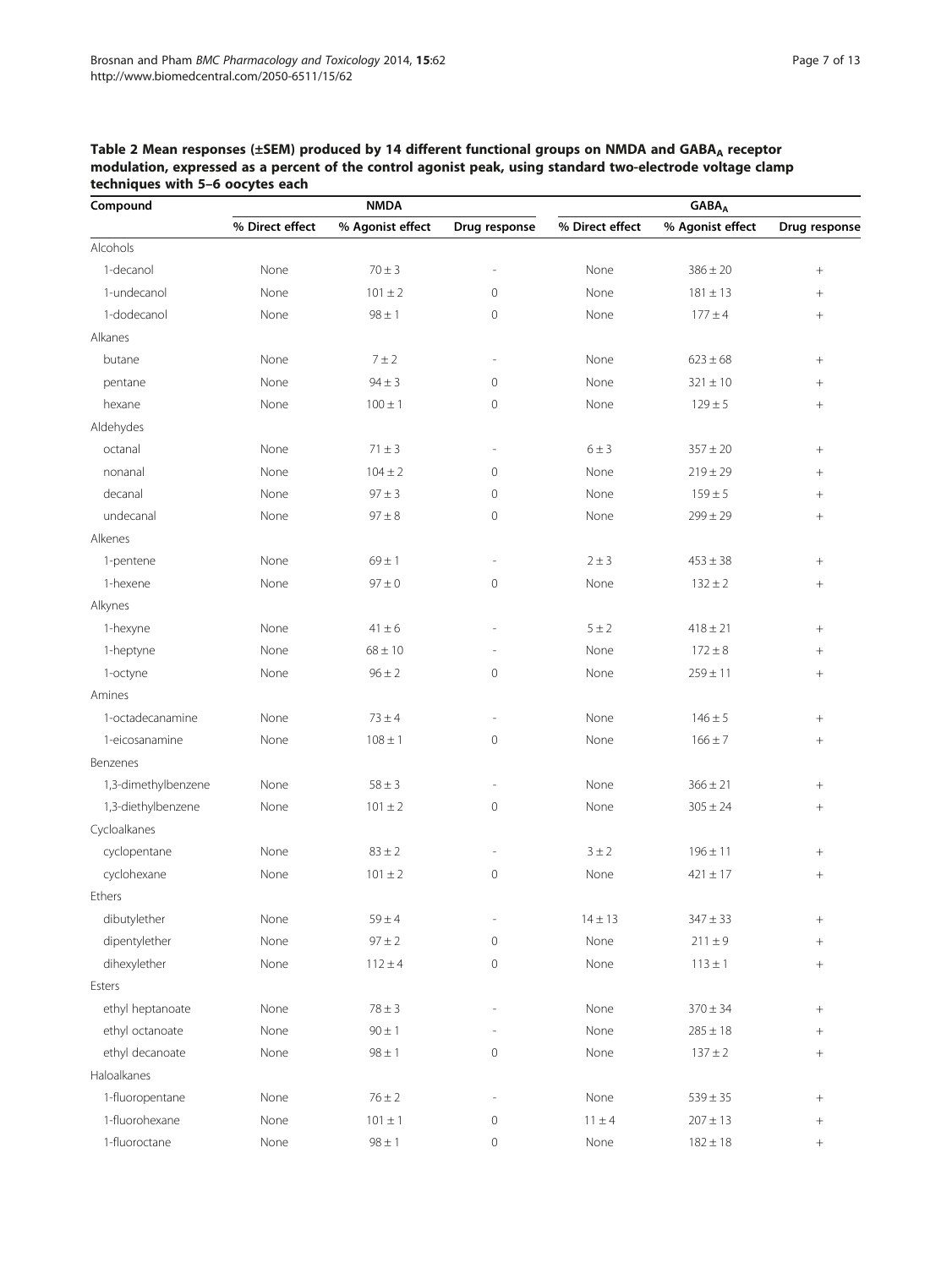<span id="page-7-0"></span>Table 2 Mean responses (±SEM) produced by 14 different functional groups on NMDA and GABA<sub>A</sub> receptor modulation, expressed as a percent of the control agonist peak, using standard two-electrode voltage clamp techniques with 5–6 oocytes each (Continued)

| Ketones              |      |             |                          |            |              |        |
|----------------------|------|-------------|--------------------------|------------|--------------|--------|
| 2-decaNone           | None | $81 \pm 1$  | $\sim$                   | None       | $476 \pm 52$ | $^{+}$ |
| 2-undecaNone         | None | $98 \pm 2$  | $\mathbf 0$              | None       | $230 \pm 16$ | $^{+}$ |
| 2-dodecaNone         | None | $97 \pm 3$  | $\mathbf{0}$             | None       | $325 \pm 30$ | $^{+}$ |
| Sulfides             |      |             |                          |            |              |        |
| 1-(ethylthio)-hexane | None | $87 \pm 1$  | $\sim$                   | None       | $350 \pm 57$ | $^{+}$ |
| 1-(ethylthio)-octane | None | $101 \pm 1$ | $\mathbf{0}$             | None       | $120 \pm 3$  | $^{+}$ |
| Thiols               |      |             |                          |            |              |        |
| -pentanethiol        | None | $85 \pm 4$  | $\overline{\phantom{a}}$ | $22 \pm 8$ | $466 \pm 57$ | $^{+}$ |
| 1-hexanethiol        | None | $102 \pm 3$ | $\mathbf 0$              | $8 \pm 2$  | $290 \pm 41$ | $^{+}$ |

The % Direct Effect is the drug response without co-administration of the receptor agonist. The % Agonist Effect is the drug response with co-administration of agonist (glutamate and glycine for NMDA receptors; γ-aminobutyric acid for GABA<sub>A</sub> receptors). The Drug Response denotes inhibition (-) for drug + agonist responses less than the control agonist peak, potentiation (+) for drug + agonist responses greater than the control agonist peak, and no response (0) for drug + agonist responses that differ by <10% from the control agonist peak.

amino acid residues on anesthetic-sensitive receptors, resulting in displacement of water molecules from these binding pockets and alteration of protein function [[44-46\]](#page-12-0). These low energy anesthetic-protein interactions are postulated to be enthalpically favorable since the displaced water molecules should be better able to hydrogen bond with like molecules in the bulk solvent rather than with amino acids [\[44,46\]](#page-12-0). Halothane and isoflurane both have been shown to bind in water accessible

pockets formed between α-helices in δ-subunits of the nicotinic acetylcholine receptor [\[47\]](#page-12-0), a member of the 4-transmembrane receptor superfamily that includes the GABAA receptor. Models of nicotinic acetylcholine receptors and  $GABA_A$  receptors further suggest that endogenous agonist or anesthetic binding might increase water accumulation in hydrophilic pockets and increase the number and accessibility of hydrophilic sites that are important for channel gating [\[48,49](#page-12-0)]. However, molecules

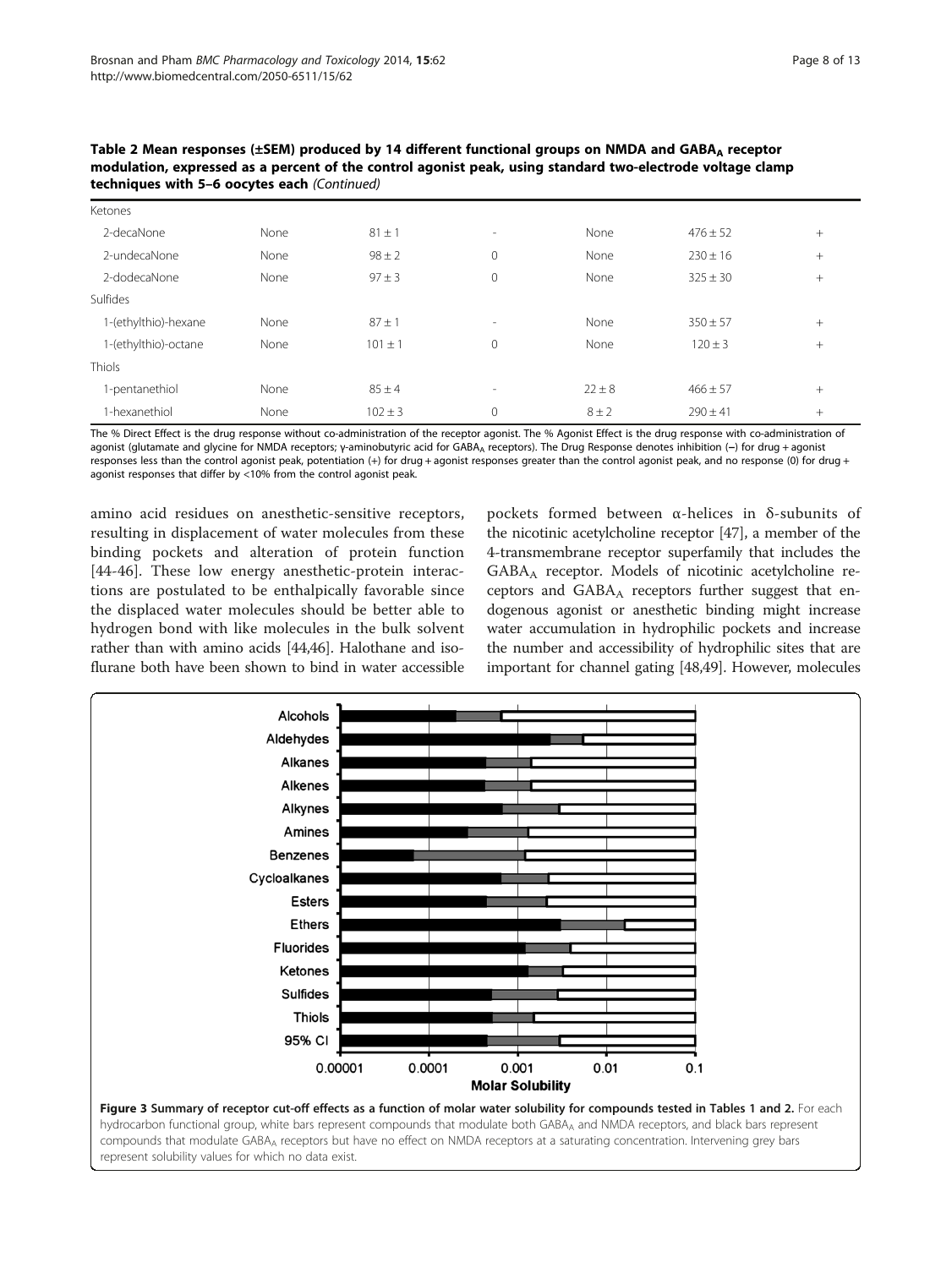<span id="page-8-0"></span>

that are insufficiently water soluble may not be able to displace enough water molecules at enough critical sites in order to modulate channel function.

at least in part—at hydrophilic agonist binding sites [[33](#page-12-0),[50](#page-12-0)]. However, data from the present study show that less hydrophilic drugs—those with lower molar water solubilities—are still able to modulate  $GABA_A$  receptor currents even when NMDA receptor efficacy is lost. Since

NMDA receptor modulation by inhaled anesthetics such as isoflurane, xenon, and carbon dioxide occurs—

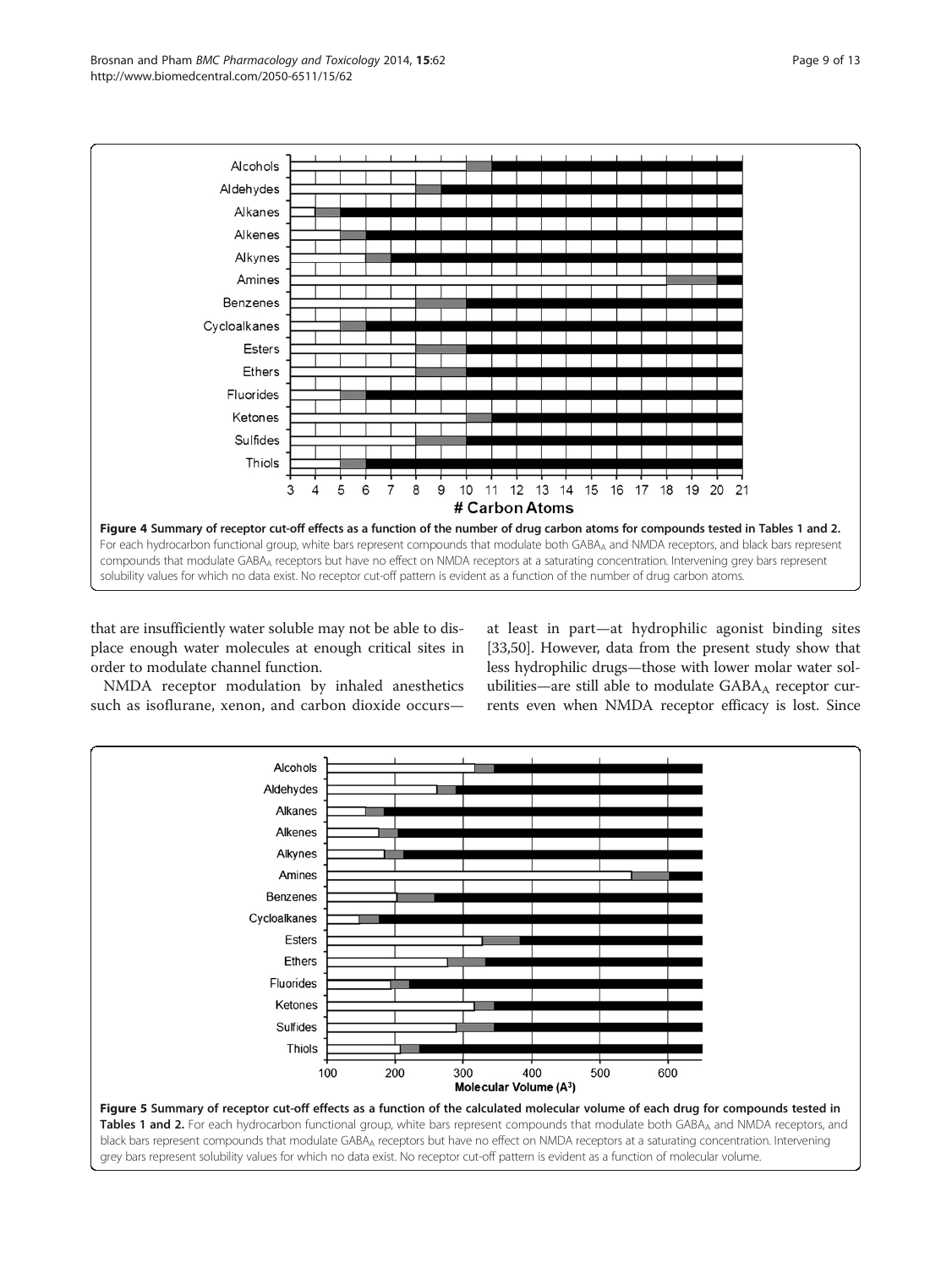these receptors belong to different and phylogenetically distinct superfamilies, it seems likely that either the number of displaced water molecules required to effect modulation, the relative affinities of the hydrocarbon versus water molecule for a critical hydrophilic protein pocket, and/or the number of hydrophilic sites necessary for allosteric modulation should also be different between proteins. Simply stated, there is no reason to suppose that unrelated channels are likely to have conserved affinity constants for water within protein cavities capable of inducing an effect on ion conductance. As evidence, GABA receptors currents, but not those of NMDA receptors, can be modulated by compounds with molar aqueous solubilities much less than 1.1 mM. Presumably, the water dissociation constant in the NMDA receptor binding site is lower than that in the analogous GABAA receptor binding site.

The locations within NMDA receptor subunits responsible for anesthetic-mediated modulation of protein function remain unresolved. However, it is likely that volatile anesthetics bind at multiple extracellular and transmembrane interfacial sites and cavities, as has been observed with nicotinic acetylcholine receptors [[47,51\]](#page-12-0), Gloeobacter ligand-gated ion channels [\[52](#page-12-0)], and voltage-gated sodium channels [\[53\]](#page-12-0). Whether an anesthetic positively or negatively modulates an ion channel may be a function of competing drug interactions at different sites within the protein [\[54\]](#page-12-0). The protein cavities must to some extent be hydrophilic so that they are occupied by water in the native state. However, if these sites are too hydrophilic, then the energy necessary for a low-affinity drug to displace the water molecules becomes too great, requiring either very high drug concentrations that alter cell effects due to changes in serum osmolality or highly polar or charged drugs which, by virtue of these properties, are impermeable to the cell membrane and therefore cannot access critical transmembrane modulatory sites.

Although the present study assessed the association between water solubility and drug efficacy on anestheticsensitive ion channels, a relationship between solubility and potency may exist as well. For example, site-directed mutagenesis of the Ala825 residue on the M4 domain of the NR2A subunit, a region at which alcohols bind and can negatively modulate NMDA receptor currents [\[55,56](#page-12-0)], affects potency of the slightly water-soluble hypnotic agent tribromoethanol. In fact, the hydrophobicity of the substituted amino acid negatively correlates with tribromoethanol potency as an NMDA receptor inhibitor [[57\]](#page-12-0). Interestingly, except when replaced by the extremely hydrophobic tryptophan residue, which may change binding or access of water itself to the cavity, mutagenesis at this same site had no effect on the infinitely water-soluble anesthetic ethanol. Perhaps the small and highly polar ethanol molecule mimics many of the intramolecular forces, such as hydrogen bonding, of the water molecules it displaces within the binding site, thus extreme changes within the pocket are required to affect potency.

Water and lipid solubility also affect drug potency for wild-type receptors. Increasing chain length of straightchain alcohols or diols increases hydrophobicity and is initially associated with increased inhibitory potency of NMDA receptors [\[58](#page-12-0),[59](#page-12-0)]. Similarly, the magnitude of GABAA receptor positive modulation in the present study tended to increase as hydrocarbon chains lengthened within any functional group. This is consistent with the Meyer-Overton prediction of increased anesthetic potency as a function of increasing hydrophobicity [\[60,61](#page-12-0)]. The probability of a hydrocarbon passively entering a lipid cell membrane is parabolically related to hydrocarbon hydrophobicity; more hydrophobic molecules—up to a point—may be able to more easily access transmembrane modulatory sites [[62\]](#page-12-0). However, drug solubility in the lipid membrane should not affect drug concentration in the amphipathic protein pocket, since the net energy involved in moving into and out of the lipid membrane are equal and opposite. The change in state in this case, drug diffusion in a reversible path from perfusate to lipid membrane to protein pocket—is thermodynamically defined only by the initial state (free energy in perfusate) and final state (free energy of receptor binding), and the change in free energy is independent of the membrane path between these two states [\[63](#page-12-0)]. However, increasingly hydrophobic molecules should differ more in their intermolecular interactions with surrounding amino acid side chains compared to the water molecules they displaced. Therefore, if they can successfully access this amphipathic pocket, increasingly hydrophobic molecules may be capable of producing larger conformational changes in the protein and greater modulation of protein function. However, as molecules become even more hydrophobic and water solubility falls below the cutoff value, there are simply insufficient molecules in the aqueous phase to successfully compete with water at hydrophilic modulation or transduction sites on a receptor to alter its function. There is progressive loss of modulatory efficacy at sites with higher cut-offs that reduces the maximum drug-effect magnitude. Finally, when the drug water solubility becomes such that it is insufficient in concentration to out-compete the water in the lowest-cut-off site, the drug effect is reduced to zero.

Likewise, in the whole animal, this plausibly explains why transitional compounds and nonimmobilizers predicted by the Meyer-Overton correlation to produce anesthesia either have lower than expected potency or lack anesthetic efficacy altogether. As with the NMDA cut-off hydrocarbons presented in the present study, transitional compounds and nonimmobilizers all share a common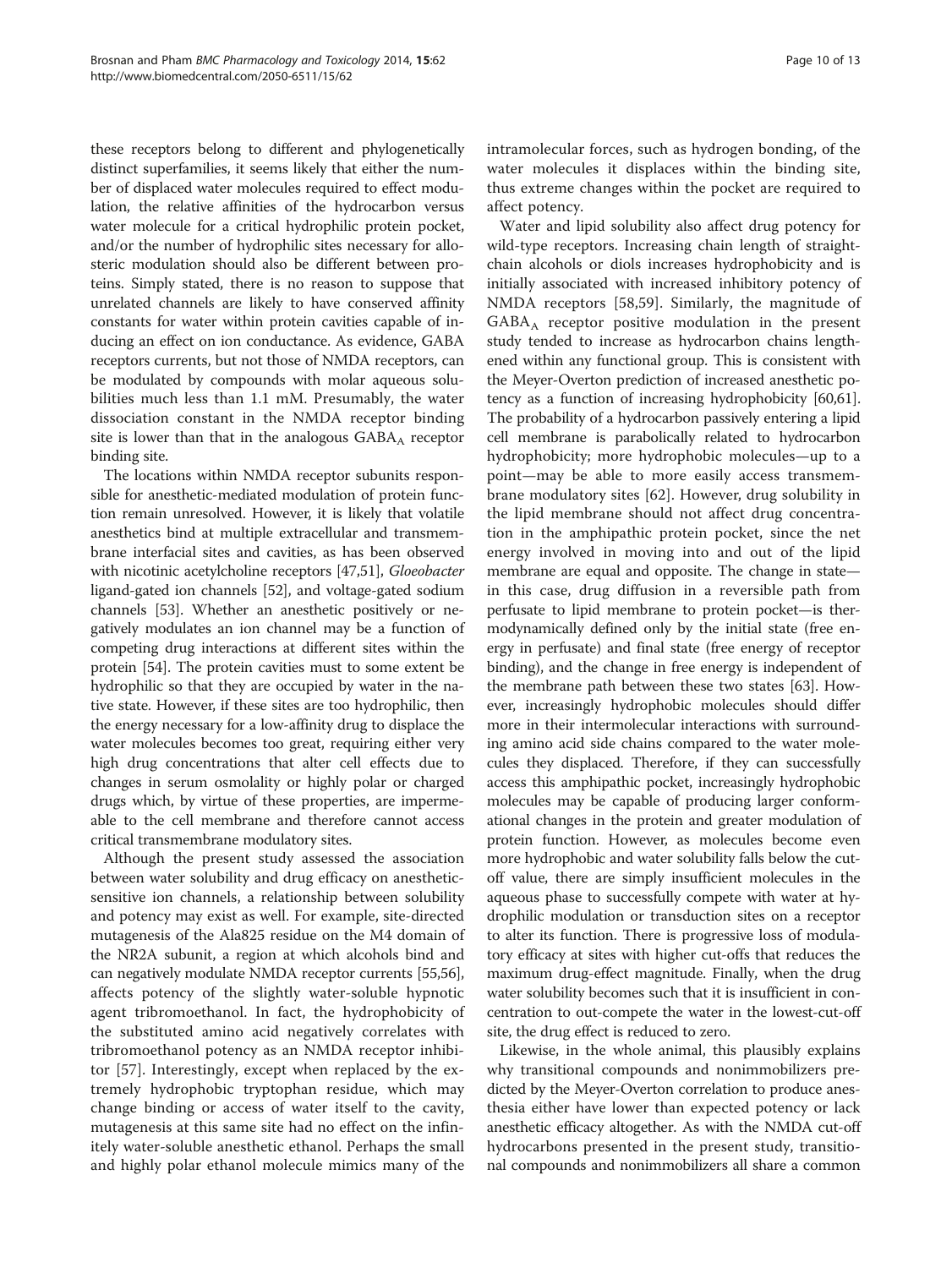property of low aqueous solubility [[64](#page-12-0)]. Nonimmobilizers such as 1,2-dichlorohexafluorocyclobutane fail to de-press GABA<sub>A</sub>-dependent pyramidal cells [\[65](#page-12-0)] or NMDAdependent CA1 neurons [\[66\]](#page-12-0) in the hippocampus, and likely lack these effects elsewhere in the central nervous system. With decreasing water solubility, there is differential loss of receptor effects—such as occurred with NMDA receptors versus GABAA receptors in the present study. The anesthetic cut-off effect in whole animal models correlates with agent water solubility, and might be explained by the loss of one or more anesthetic-receptor contributions to central nervous system depression. Conversely, receptor molar water solubility cut-off values may be used to define those ion channels that are not essential for volatile anesthetic potency. Inhaled agents likely act via low affinity interactions with multiple cell receptors and ion channels to decrease neuronal excitability in the brain and spinal cord, but a loss or inadequate contribution from certain targets—perhaps GABA<sub>A</sub> or glycine receptors—as water solubility decreases may render a drug a nonimmobilizer. Additionally, agents having a water solubility below the cut-off value for some anesthetic-sensitive receptors may also produce undesirable pharmacologic properties, such as seizures following the loss of  $GABA_A$  receptor modulation [[67](#page-12-0)]. In contrast, NMDA receptors can contribute to immobilizing actions of conventional volatile anesthetics [[3\]](#page-11-0), but they are not as a general principle essential for inhaled anesthetic action since an agent like pentane does not modulate NMDA receptors—even at a saturated aqueous concentration (Table [2\)](#page-6-0)—yet has a measurable minimum alveolar concentration [[68,69](#page-12-0)].

As shown in Figure [3,](#page-7-0) the different hydrocarbon series exhibit small variability about the 1.1 mM cut-off. Some variability is due simply to the lack of compounds of intermediate solubility within a functional group series. For example, pentanethiol inhibited NMDA receptors, whereas the 1-carbon longer hexanethiol did not (Table [2](#page-6-0)). This pre-cut-off thiol is nearly 3-times more soluble in water than its post-cut-off cognate; yet it is not possible to obtain a more narrowly defined cut-off delineation for 1-thiols. Even larger variability was observed with the dialkylbenzene series, to which 1 additional carbon was added to each 1- and 3-alkyl group. The solubility ratio between the NMDA antagonist 1,3-dimethylbenzene and its cut-off cognate 1,3-diethylbenzene is more than 18 (Table [2](#page-6-0)).

Variability about the molar water solubility NMDA receptor cut-off may also have arisen from the use of calculated, rather than measured, values for hydrocarbon molar water solubility. Aqueous solubility is difficult to measure accurately, particularly for poorly soluble substances. Calculated solubilities are more accurate for small uncharged compounds, but still can have an absolute error within 1 log unit [[70\]](#page-12-0). However, even predicted values for nonpolar n-alkanes may show large deviations from experimental data as the hydrocarbon chain length increases [[71](#page-12-0)].

Furthermore, the molar solubility values used in the present study were calculated for pure water at 25°C and at  $pH = 7.0$ . These were not the conditions under which drug-receptor effects were studied. Ringer's oocyte perfusates contained buffers and physiologic concentrations of sodium, potassium, and chloride resulting in a 250 mOsm solution. The solubility of haloether and haloalkane anesthetic vapors vary inversely with osmolarity [[72\]](#page-12-0), as do the water-to-saline solubility ratio of benzenes, amines, and ketones [\[73](#page-12-0)]. The presence of salts could have caused overestimation of aqueous solubility for some compounds when using values calculated for pure water. Likewise, solubility is also temperaturedependent. Studies were conducted at 22°C; solubility of gases in water should be greater than values calculated at 25°C. In contrast, most solutes used in the present study have negative enthalpy for dissolution [\[74\]](#page-12-0), so solubility should be decreased at the lower ambient temperature. The reverse should occur for exothermic solutions, as predicted by the Le Chatelier principle. As for hydronium ion concentration, the solubility of most study compounds is trivially affected at pH values between 7-to-8. However, hydrocarbons containing an amine group have  $pK_a$  values that are closer to physiologic pH, and the calculated aqueous solubility of 1-eicosanamine and 1-octadecanamine (Table [1\)](#page-2-0) decreases by about 66% as pH increases from 7 to 8. Calculated molar water solubilities for the amines in this study were probably modestly overestimated at a physiologic pH equal to 7.4.

Only water solubility reliably predicted the NMDA receptor cut-off. Yet, molecular size and shape still likely influence this effect to some lesser degree. Most of the hydrocarbons examined in the present study had functional groups located on the 1- or 2-carbon position. However, the ethers were all 1,1'-oxybisalkanes; each member of the ether consisted of symmetrical 1-carbon additions to alkyl groups on either side of the oxygen atom (Table [1\)](#page-2-0). Consequently, this electron-rich oxygen atom allowing hydrogen bonding with water molecules or amino acid residues with strong partial positive charges lies buried in the middle of the ether. For hydrocarbons with equivalent molar water solubilities, it may be more difficult for dialkyl ether to form hydrogen bonds in hydrophilic receptor pockets compared to a long primary amine (Table [1\)](#page-2-0) that might more easily insert its nucleophilic terminus into the anesthetic-binding pocket while the long hydrophobic carbon chain remains in the lipid membrane. This may explain why ethers in this study appear to exhibit an NMDA cut-off that is slightly greater than hydrocarbons with other functional groups. Perhaps if a methyl-alkyl ether series were used instead of a dialkyl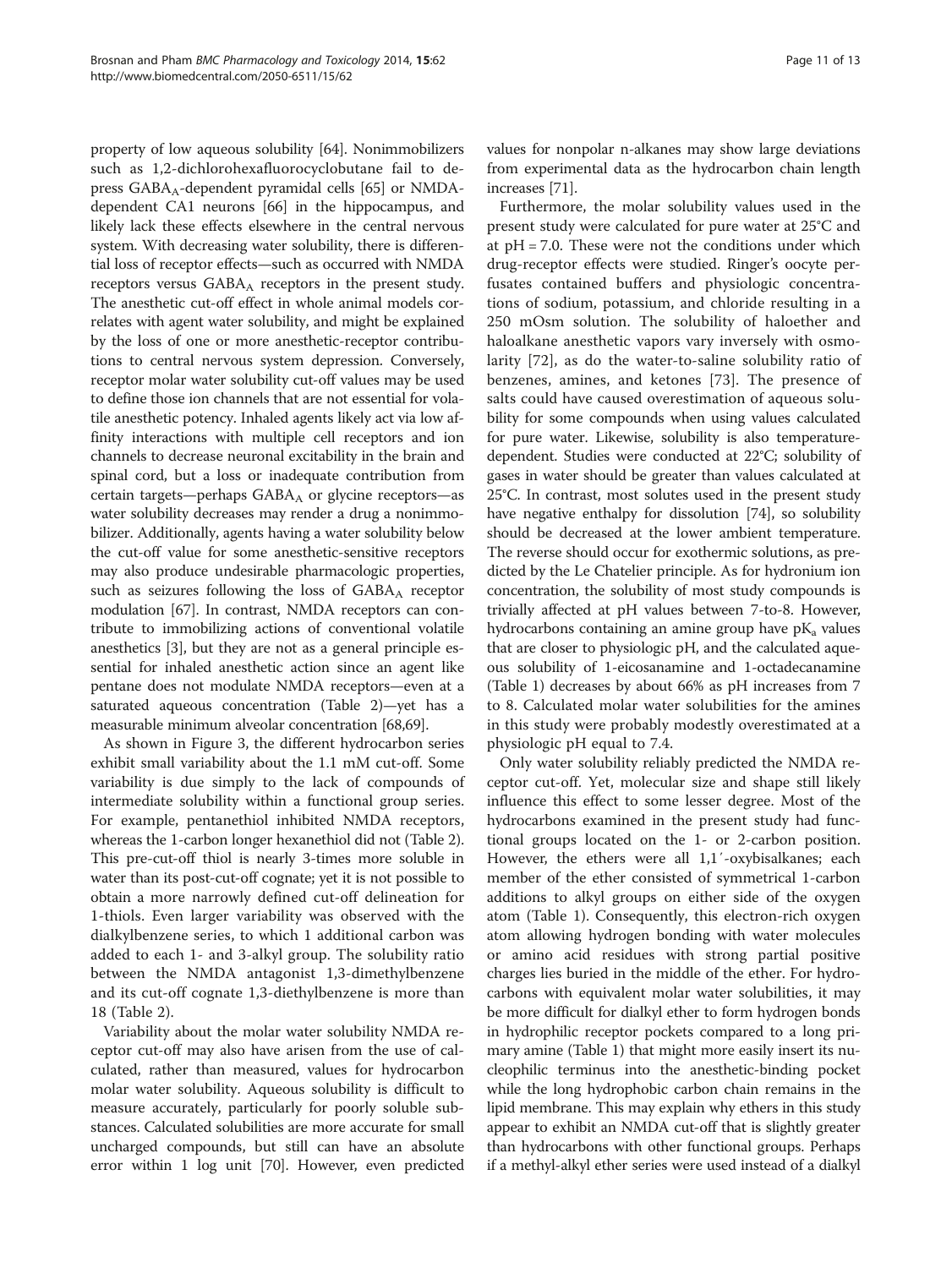<span id="page-11-0"></span>ether series, the apparent molar water solubility cut-off for this group would have been lower. Nonetheless, the cut-off variability is sufficiently small to allow a priori predictions of low-affinity hydrocarbon modulation of NMDA receptors. It remains to be shown whether other anesthetic-sensitive ion channels exhibit distinct cut-off effects that may also be predicted by a single physical property: molar water solubility.

#### Conclusion

Cut-off responses for NMDA receptor inhibition by diverse hydrocarbons occurs when drug molar water solubility is less than approximately 1.1 mM. However, hydrocarbons having lower molar water solubilities are still able to potentiate  $GABA_A$  receptors. This finding supports a hypothesis that volatile compounds, such as inhaled anesthetics, access one or more amphipathic "pockets" within a protein, such as the NMDA receptor, to displace resident water molecules and induce a conformational change. Volatile anesthetics and other compounds with insufficient molar water solubility can never achieve sufficient concentration at the amphipathic pocket site to displace water and modulate protein function even when such compounds are administered at a saturated aqueous phase concentration.

#### Competing interests

The authors declare that they have no competing interests.

#### Authors' contributions

RB: Developed hypothesis, designed experiments, assisted with experiments, analyzed data, and wrote the manuscript. TP: Conducted experiments and reviewed the manuscript. Both authors read and approved the final manuscript.

#### Acknowledgements

This entirety of this work was funded by the National Institutes of Health National Institutes of General Medical Sciences (Grant GM092821-02).

#### Received: 2 June 2014 Accepted: 13 November 2014 Published: 19 November 2014

#### References

- Brosnan RJ: Inhaled anesthetics in horses. Vet Clin North Am Equine Pract 2013, 29(1):69–87.
- Chau PL: New insights into the molecular mechanisms of general anaesthetics. Br J Pharmacol 2010, 161(2):288–307.
- 3. Stabernack C, Sonner JM, Laster M, Zhang Y, Xing Y, Sharma M, Eger EI 2nd: Spinal N-methyl-d-aspartate receptors may contribute to the immobilizing action of isoflurane. Anesth Analg 2003, 96(1):102–107.
- Rau V, Oh I, Liao M, Bodarky C, Fanselow MS, Homanics GE, Sonner JM, Eger EI 2nd: Gamma-aminobutyric acid type A receptor beta3 subunit forebrain-specific knockout mice are resistant to the amnestic effect of isoflurane. Anesth Analg 2011, 113(3):500–504.
- 5. Rau V, Iyer SV, Oh I, Chandra D, Harrison N, Eger EI 2nd, Fanselow MS, Homanics GE, Sonner JM: Gamma-aminobutyric acid type A receptor alpha 4 subunit knockout mice are resistant to the amnestic effect of isoflurane. Anesth Analg 2009, 109(6):1816–1822.
- Dutton RC, Laster MJ, Xing Y, Sonner JM, Raines DE, Solt K, Eger EI 2nd: Do N-methyl-D-aspartate receptors mediate the capacity of inhaled anesthetics to suppress the temporal summation that contributes to minimum alveolar concentration? Anesth Analg 2006, 102(5):1412–1418.
- 7. Mayer ML: Glutamate receptors at atomic resolution. Nature 2006, 440(7083):456–462.
- 8. Ernst M, Bruckner S, Boresch S, Sieghart W: Comparative models of GABAA receptor extracellular and transmembrane domains: important insights in pharmacology and function. Mol Pharmacol 2005, 68(5):1291–1300.
- 9. Nistri A, Berti C: Potentiating action of midazolam on GABA-mediated responses and its antagonism by Ro 14–7437 in the frog spinal cord. Neurosci Lett 1983, 39(2):199–204.
- 10. Macdonald R, Barker JL: Benzodiazepines specifically modulate GABAmediated postsynaptic inhibition in cultured mammalian neurones. Nature 1978, 271(5645):563-564.
- 11. Dildy-Mayfield JE, Mihic SJ, Liu Y, Deitrich RA, Harris RA: Actions of long chain alcohols on GABAA and glutamate receptors: relation to in vivo effects. Br J Pharmacol 1996, 118(2):378–384.
- 12. Flood P, Krasowski MD: Intravenous anesthetics differentially modulate ligand-gated ion channels. Anesthesiology 2000, 92(5):1418–1425.
- 13. Kendig JJ, Kodde A, Gibbs LM, Ionescu P, Eger EI 2nd: Correlates of anesthetic properties in isolated spinal cord: cyclobutanes. Eur J Pharmacol 1994, 264(3):427–436.
- 14. Jenkins A, Franks NP, Lieb WR: Effects of temperature and volatile anesthetics on GABA(A) receptors. Anesthesiology 1999, 90(2):484–491.
- 15. Krasowski MD, Harrison NL: The actions of ether, alcohol and alkane general anaesthetics on GABAA and glycine receptors and the effects of TM2 and TM3 mutations. Br J Pharmacol 2000, 129(4):731–743.
- 16. Hollmann MW, Liu HT, Hoenemann CW, Liu WH, Durieux ME: Modulation of NMDA receptor function by ketamine and magnesium. Part II: interactions with volatile anesthetics. Anesth Analg 2001, 92(5):1182–1191.
- 17. Nishikawa K, Harrison NL: The actions of sevoflurane and desflurane on the gamma-aminobutyric acid receptor type A: effects of TM2 mutations in the alpha and beta subunits. Anesthesiology 2003, 99(3):678-684.
- 18. Yamakura T, Sakimura K, Shimoji K, Mishina M: Effects of propofol on various AMPA-, kainate- and NMDA-selective glutamate receptor channels expressed in Xenopus oocytes. Neurosci Lett 1995, 188(3):187–190.
- 19. Hales TG, Lambert JJ: The actions of propofol on inhibitory amino acid receptors of bovine adrenomedullary chromaffin cells and rodent central neurones. Br J Pharmacol 1991, 104(3):619–628.
- 20. Yamakura T, Chavez-Noriega LE, Harris RA: Subunit-dependent inhibition of human neuronal nicotinic acetylcholine receptors and other ligandgated ion channels by dissociative anesthetics ketamine and dizocilpine. Anesthesiology 2000, 92(4):1144–1153.
- 21. Yamakura T, Harris RA: Effects of gaseous anesthetics nitrous oxide and xenon on ligand-gated ion channels. Comparison with isoflurane and ethanol. Anesthesiology 2000, 93(4):1095–1101.
- 22. Ogata J, Shiraishi M, Namba T, Smothers CT, Woodward JJ, Harris RA: Effects of anesthetics on mutant N-methyl-D-aspartate receptors expressed in Xenopus oocytes. J Pharmacol Exp Ther 2006, 318(1):434–443.
- 23. Martin DC, Plagenhoef M, Abraham J, Dennison RL, Aronstam RS: Volatile anesthetics and glutamate activation of N-methyl-D-aspartate receptors. Biochem Pharmacol 1995, 49(6):809–817.
- 24. Wong EH, Kemp JA, Priestley T, Knight AR, Woodruff GN, Iversen LL: The anticonvulsant MK-801 is a potent N-methyl-D-aspartate antagonist. Proc Natl Acad Sci U S A 1986, 83(18):7104–7108.
- 25. Hara K, Eger EI 2nd, Laster MJ, Harris RA: Nonhalogenated alkanes cyclopropane and butane affect neurotransmitter-gated ion channel and G-protein-coupled receptors: differential actions on GABAA and glycine receptors. Anesthesiology 2002, 97(6):1512–1520.
- 26. Krasowski MD, Jenkins A, Flood P, Kung AY, Hopfinger AJ, Harrison NL: General anesthetic potencies of a series of propofol analogs correlate with potency for potentiation of gamma-aminobutyric acid (GABA) current at the GABA(A) receptor but not with lipid solubility. J Pharmacol Exp Ther 2001, 297(1):338–351.
- 27. Vemparala S, Saiz L, Eckenhoff RG, Klein ML: Partitioning of anesthetics into a lipid bilayer and their interaction with membrane-bound peptide bundles. Biophys J 2006, 91(8):2815–2825.
- 28. Stimson LM, Vattulainen I, Rog T, Karttunen M: Exploring the effect of xenon on biomembranes. Cell Mol Biol Lett 2005, 10(4):563–569.
- 29. Pohorille A, Wilson MA, New MH, Chipot C: Concentrations of anesthetics across the water-membrane interface; the Meyer-Overton hypothesis revisited. Toxicol Lett 1998, 100–101:421–430.
- 30. Brosnan R, Gong D, Cotten J, Keshavaprasad B, Yost CS, Eger EI 2nd, Sonner JM: Chirality in anesthesia II: stereoselective modulation of ion